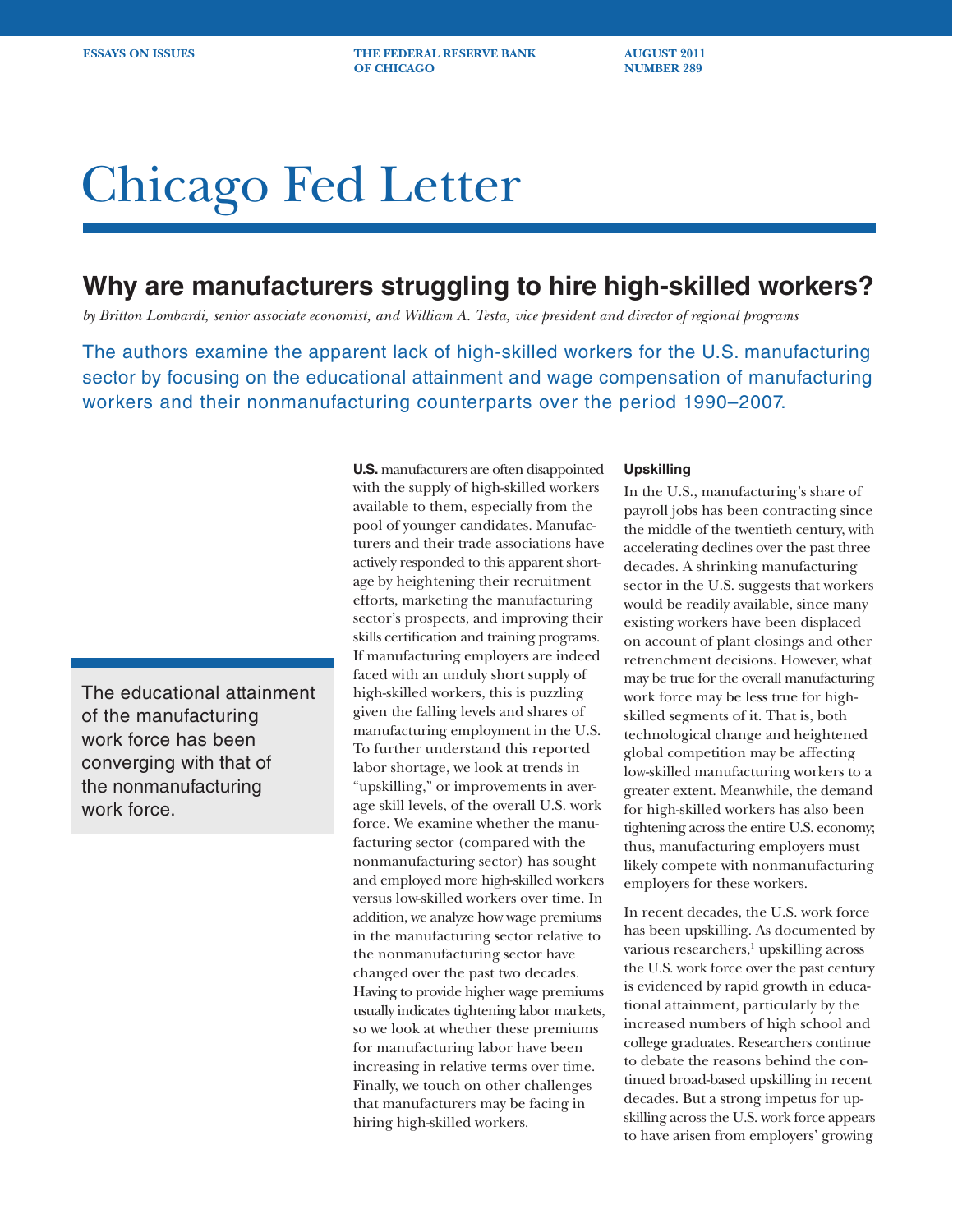

Notes: The numbers between the manufacturing and nonmanufacturing work force series in each panel indicate their percentage point differences. The data are for workers aged 25 and older.

Sources: Authors' calculations based on data from the U.S. Census Bureau, 1990 *Census of Population and Housing, Public Use Microdata Samples*, 1% sample; and 2000–07 *American Community Survey*.

#### **2. Average hourly wages, by educational attainment and industry**

|                                  | 1990  |        |       | 2000-07 |              |       |  | % change from<br>1990 to 2000-07 |        |       |
|----------------------------------|-------|--------|-------|---------|--------------|-------|--|----------------------------------|--------|-------|
|                                  | Mfg   | Nonmfg | Total | Mfg     | Nonmfg Total |       |  | Mfg                              | Nonmfg | Total |
| Less than high school<br>diploma | 15.25 | 13.77  | 14.25 | 14.85   | 14.16        | 14.31 |  | $-2.6$                           | 2.8    | 0.5   |
| High school diploma              | 18.12 | 15.91  | 16.56 | 18.55   | 16.85        | 17.24 |  | 2.3                              | 6.0    | 4.1   |
| Some college                     | 21.53 | 18.55  | 19.26 | 23.03   | 20.41        | 20.88 |  | 7.0                              | 10.0   | 8.4   |
| Bachelor's degree                | 29.54 | 24.87  | 26.00 | 34.90   | 30.97        | 31.69 |  | 18.1                             | 24.5   | 21.9  |
| Master's degree<br>or higher     | 37.08 | 32.27  | 33.41 | 46.66   | 43.21        | 43.86 |  | 25.8                             | 33.9   | 31.3  |

Notes: Nominal average wages are deflated by the U.S. Bureau of Labor Statistics' Consumer Price Index for All Urban Consumers (CPI-U) to 2007 U.S. dollars. The data are for workers aged 25 and older. Mfg indicates manufacturing. Nonmfg indicates nonmanufacturing. Sources: Authors' calculations based on data from the U.S. Census Bureau, 1990 *Census of Population and Housing, Public Use Microdata Samples*, 1% sample; and 2000–07 *American Community Survey*.

demand for high-skilled employees particularly for those who are facile with technological advancements.<sup>2</sup>

To examine the educational attainment of manufacturing workers, we draw on the 1990 U.S. Census's 1% *Public Use Microdata Sample* (PUMS), as well as the

annual *American Community Survey* (ACS) over the period 2000–07, both from the U.S. Census Bureau. Educational attainment of workers correlates fairly well with measured skill levels. Although some may argue there are many manufacturing skills that do not reflect formal education, especially those involving on-the-job

training, we find that educational attainment correlates strongly with wages in both manufacturing and nonmanufacturing sectors.3 Accordingly, as measured by years of schooling completed, educational attainment and its changes over time can serve as reasonable proxies for skill levels and high-skilled-work-force growth in manufacturing.

In general, manufacturing continues to have a reputation for employing those with lesser educational attainment. This is confirmed by the 1% PUMS and ACS data: Compared with the nonmanufacturing work force, the manufacturing work force has greater shares of those with only a high school diploma, as well as those who have not completed high school (see figure 1, panels A and B). Nonetheless, the educational attainment of the manufacturing work force has been converging with that of the nonmanufacturing work force at both ends of the educational attainment spectrum over the past two decades. For the manufacturing work force, the share with less than a high school diploma falls from 20.8% in 1990 to 12.9% in 2007; for the nonmanufacturing work force, this share drops from 13.9% in 1990 to 9.4% in 2007 (figure 1, panel A). Thus, it is clear that this share for the manufacturing sector falls much faster over this period. For the manufacturing work force, the share of those with a bachelor's degree or higher rises from 17.9% in 1990 to 25.0% in 2007; this share also goes up from 27.9% to 34.1% over the same period for the nonmanufacturing work force (figure 1, panel D). Thus, the spread between the college graduate share in manufacturing and this share in the nonmanufacturing sector drops from 10.0 percentage points to 9.1 percentage points over the 1990–2007 period, indicating a convergence between the two sectors' work forces through upskilling.<sup>4</sup>

#### **Wage pressures**

Beyond the increasing broad demand for high-skilled workers across the manufacturing and nonmanufacturing sectors alike, is there further evidence to suggest that manufacturing employers strain to acquire such workers? In the economics literature, manufacturing has been shown to consistently offer a wage premium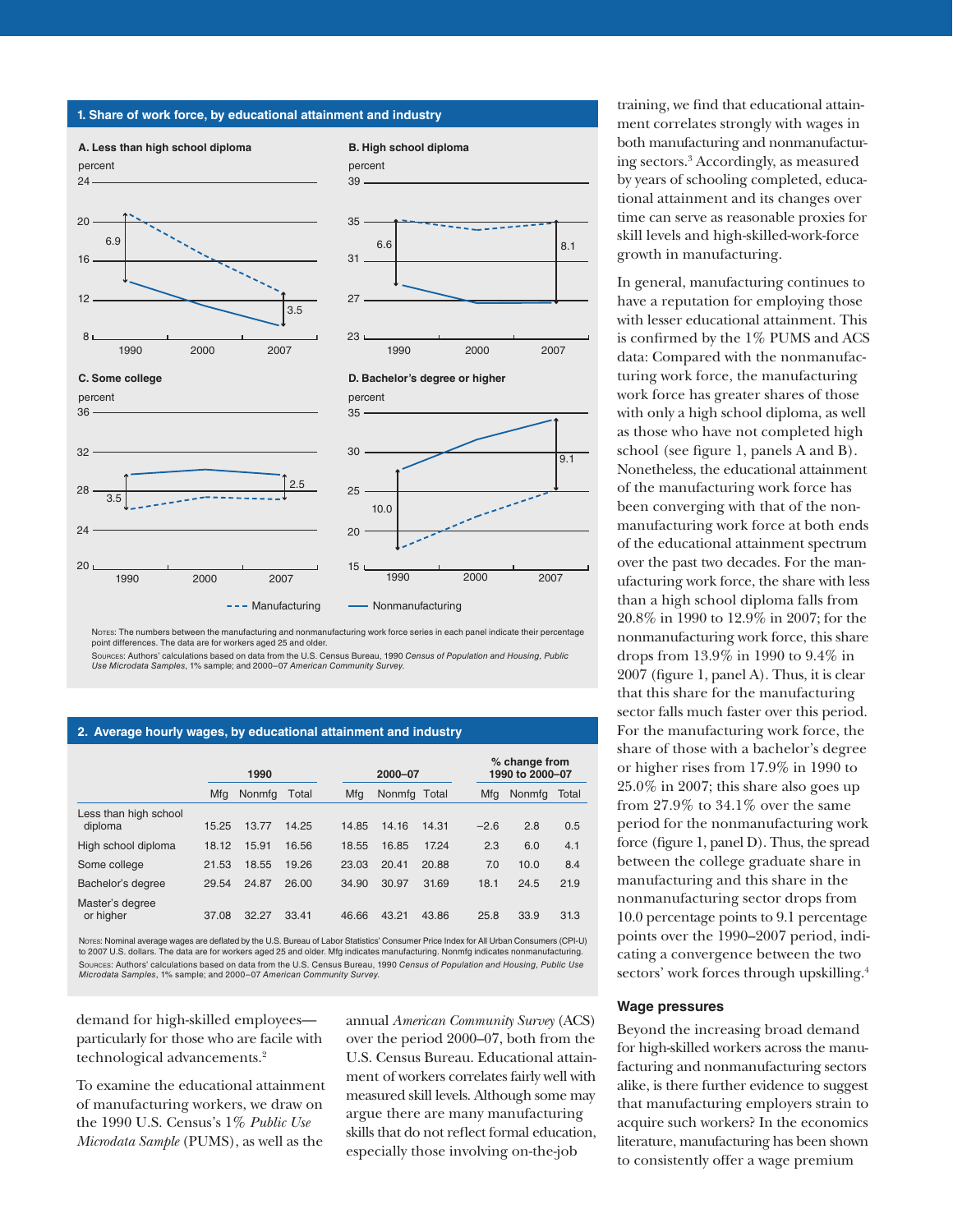#### **3. Manufacturing wage premiums, by educational attainment**

|                               | 1990                 |                          | 2000                 |                          | 2007                 |                          |  |
|-------------------------------|----------------------|--------------------------|----------------------|--------------------------|----------------------|--------------------------|--|
|                               | Premium<br>(dollars) | $%$ of<br>nonmfg<br>wage | Premium<br>(dollars) | $%$ of<br>nonmfg<br>wage | Premium<br>(dollars) | $%$ of<br>nonmfg<br>wage |  |
| Less than high school diploma | $1.11*$              | 8.09                     | $-0.10*$             | $-0.66$                  | $0.29*$              | 2.11                     |  |
| High school diploma           | $1.21*$              | 7.59                     | $1.22*$              | 7.24                     | $0.55*$              | 3.32                     |  |
| Some college                  | $1.42*$              | 7.63                     | $1.22*$              | 5.98                     | $0.67*$              | 3.32                     |  |
| Bachelor's degree             | $2.70*$              | 10.86                    | $1.71*$              | 5.51                     | $1.45*$              | 4.69                     |  |
| Master's degree or higher     | $2.25*$              | 6.96                     | $-1.24*$             | $-2.83$                  | $-0.92*$             | $-2.06$                  |  |

\*Significant at the 1% level.

Notes: All wage premiums are in 2007 U.S. dollars. Wage premiums are measured by the manufacturing employment regression coefficients for each of the educational attainment levels. Regressions also control for gender, experience, and U.S. Bureau of Economic Analysis (BEA) region. For information on BEA regions, see www.bea.gov/regional/docs/regions.cfm. The data are for workers aged 25 and older. Nonmfg indicates nonmanufacturing.

Sources: Authors' calculations based on data from the U.S. Census Bureau, 1990 *Census of Population and Housing, Public Use Microdata Samples*, 1% sample; and 2000–07 *American Community Survey*.

(relative to the nonmanufacturing sector). However, such wage premiums do not necessarily imply tight labor markets. Previous studies have explained the manufacturing wage premium as being (alternatively) a byproduct of unionization; compensation for less desirable working conditions; and "efficiency wages," or overcompensation to workers to ensure they will not shirk their responsibilities. Given that wage premiums have been historically typical of the manufacturing sector, somewhat stronger evidence may be needed to indicate tightening labor markets over time.

Actually, aggregate evidence of late has shown a countertrend or at least an easing of the wage premium in U.S. manufacturing. Over the past two decades, manufacturing wages have been rising less rapidly in the U.S. work force: From 1990 through 2007, average annual hourly wage increases (net of overtime) in the private nonmanufacturing sector have cumulatively outpaced those in manufacturing by amounts ranging from 5% (e.g., retail and wholesale trade and other services) to 23% (e.g., finance, insurance, and real estate).<sup>5</sup>

We focus on changing wage differences between the manufacturing and nonmanufacturing sectors in figure 2. To account for different skill levels, we compare the average hourly wages of the manufacturing and nonmanufacturing sectors for individual workers categorized by their educational attainment. The average hourly wage for manufacturing workers at all education levels is higher than that for nonmanufacturing workers in both periods we consider. In 1990, the largest wage gap between manufacturing workers and nonmanufacturing workers was for individuals with a master's degree or higher, with this difference equaling almost \$5 per hour. In 2000–07, individuals with only a bachelor's degree had the largest gap: Manufacturing workers earned about \$4 more an hour than their nonmanufacturing counterparts. In each educational attainment category, the wage spread converged from 1990 to 2000–07, with the wages of the nonmanufacturing sector outpacing those of the manufacturing sector. Manufacturing workers having less than a high school diploma experienced actual real wage declines from 1990 to 2000–07, while nonmanufacturing workers with the same level of educational attainment eked out small gains. In higher educational attainment categories, average wages grew in both sectors, though nonmanufacturing wages rose more rapidly. Nonmanufacturing workers with some college saw wage gains of 10%, versus gains of 7% for their manufacturing counterparts. Among those with only bachelor's degrees, nonmanufacturing wages jumped 24.5%, compared with 18.1% for manufacturing wages.

To further examine wage premiums paid by manufacturing employers with more statistical controls, we run ordinary least squares regressions on observations of individual workers in the manufacturing and nonmanufacturing sectors, with hourly wage<sup>6</sup> as our dependent variable.

In doing so, we account for each worker's human capital—both education and experience—along with gender and geography of the workplace. To proxy for worker skill level, we segment our observations of all private sector workers into five mutually exclusive categories of educational attainment: 1) less than a high school diploma, 2) a high school diploma, 3) some college, 4) a bachelor's degree, and 5) a master's degree or higher. We run separate regressions for each year (1990, 2000, and 2007) and education level, and distinguish manufacturing workers from nonmanufacturing workers.

In figure 3, we report the manufacturing wage premium as the dollar amount per hour, as well as its percentage of the average hourly wage for nonmanufacturing workers having the same level of education. With a few exceptions, we find that the estimated wage effect of being in the manufacturing sector is positive and statistically significant.7 In 1990, this wage effect is worth between 6.96% and 10.86% of the average wage of nonmanufacturing workers.By 2007, the wage effect reduced to being worth between  $-2.06\%$  and  $4.69\%$  of the nonmanufacturing sector's average wage. Manufacturing wage premiums for workers with

Charles L. Evans, *President*; Daniel G. Sullivan, *Executive Vice President and Director of Research*; Spencer Krane, *Senior Vice President and Economic Advisor*; David Marshall, *Senior Vice President*, *financial markets group*; Daniel Aaronson, *Vice President*, *microeconomic policy research*; Jonas D. M. Fisher, *Vice President*, *macroeconomic policy research*; Richard Heckinger, *Assistant Vice President*, *markets team*; Anna L. Paulson, *Vice President*, *finance team*; William A. Testa, *Vice President*, *regional programs*, *and Economics Editor*; Helen O'D. Koshy and Han Y. Choi, *Editors* ; Rita Molloy and Julia Baker, *Production Editors*; Sheila A. Mangler, *Editorial Assistant.* 

*Chicago Fed Letter* is published by the Economic Research Department of the Federal Reserve Bank of Chicago. The views expressed are the authors' and do not necessarily reflect the views of the Federal Reserve Bank of Chicago or the Federal Reserve System.

© 2011 Federal Reserve Bank of Chicago *Chicago Fed Letter* articles may be reproduced in whole or in part, provided the articles are not reproduced or distributed for commercial gain and provided the source is appropriately credited. Prior written permission must be obtained for any other reproduction, distribution, republication, or creation of derivative works of *Chicago Fed Letter* articles. To request permission, please contact Helen Koshy, senior editor, at 312-322-5830 or email Helen.Koshy@chi.frb.org. *Chicago Fed Letter* and other Bank publications are available at www.chicagofed.org.

ISSN 0895-0164